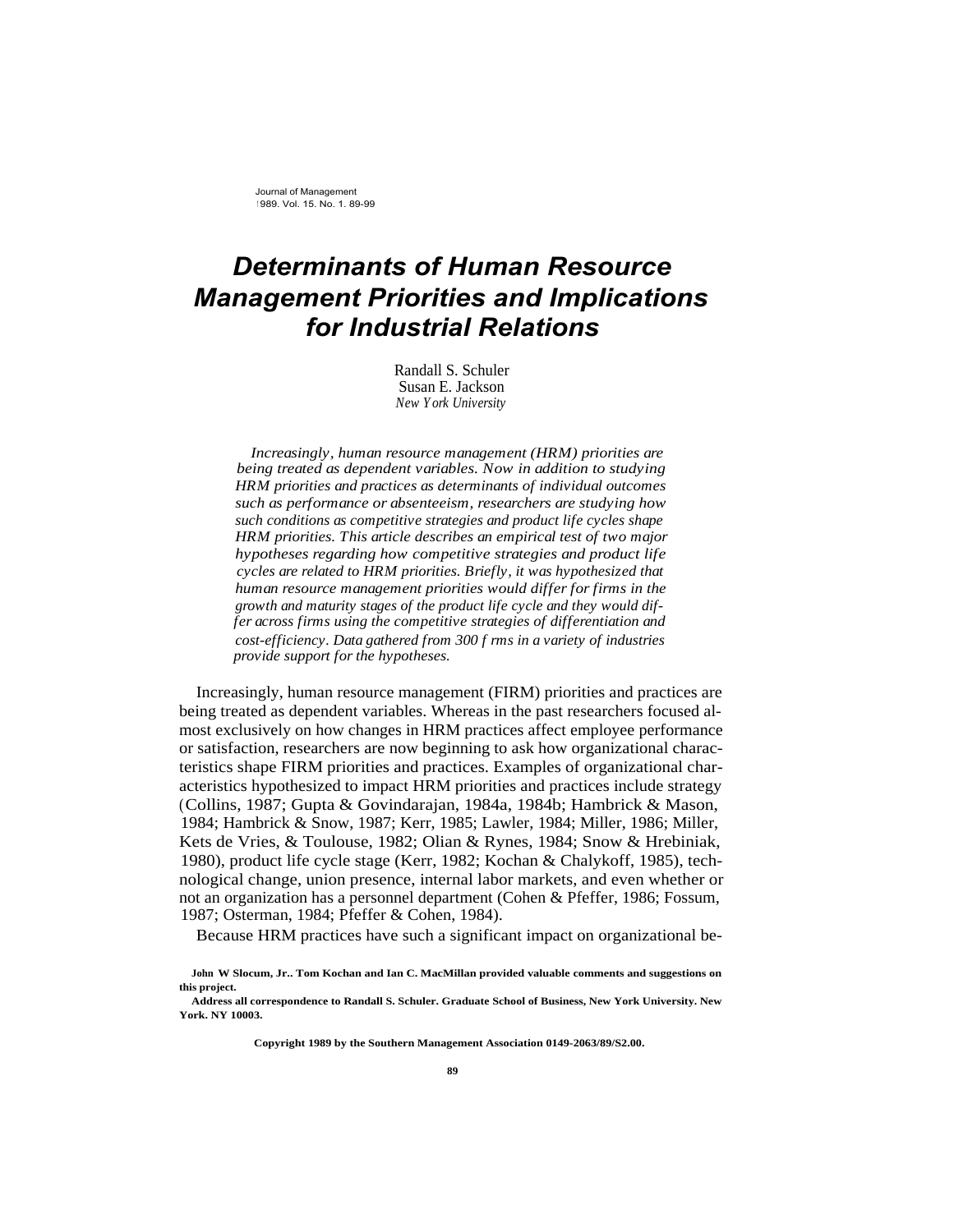havior and industrial relations, the better our understanding of what affects interorganizational. variance in HRM priorities and practices, the greater will be our understanding *of* behavior in organizations (Kochan & Chalykoff, 1985). Toward this end, we present a study looking at the relationships between (a) competitive strategy and HRM priorities, and (b) product life cycle stage and HRM priorities.

## **Definitions**

# *Competitive Strategies and HRM Priorities*

Critical to a corporation's growth and prosperity is gaining and retaining competitive advantage (Porter, 1980; 1985). One way to gain a competitive advantage is via strategic initiative. MacMillan (1983) defined *strategic initiative* as the ability of a company or a strategic business unit to capture control of strategic behavior in the industries in which it competes. To the extent one company gains the initiative, competitors are obliged to respond and thereby play a reactive rather than proactive role. MacMillan argued that firms that gain a strategic advantage control their own destiny. To the extent a company gains an advantage difficult for competitors to remove, it stays in control longer and so should be more effective (MacMillan, 1983).

Two major competitive strategies described by Porter (1980, 1985) are costefficiency and differentiation. Below, we briefly review the cost-efficiency and differentiation strategies and suggest how they might be translated into HRM priorities and the concomitant implications for industrial relations.

*Cost-efficiency Strategy.* In choosing the *cost-efficiency strategy,* firms attempt to gain competitive advantage by being the lowest cost producer (Collins, 1987). According to Porter (1980, 1985), the characteristics of the cost-efficiency strategy are tight controls, overhead minimization, and pursuit of economies of scale. The case of Lincoln Electric is an example where HRM priorities' are focused on increasing the efficiency of production, thereby lowering the cost of the electric motors and arc welders.

Traditionally, when HRM priorities focus on efficiency of productions, the impact on industrial relations includes lower wages and fringe benefits, restricted employee discretion, increased supervision, fewer employees, larger operations, and increased task specialization (Hall, 1982; Kochan & Katz, 1983; Kochan, McKersie, & Cappelli, 1984; Livernash, 1962; McKersie & Hunter, 1973; Slichter, 1941). These conditions characterize the traditional approach to HRM described by Kochan and Chalykoff (1985). Presumably, these conditions are associated with lower labor costs. They may, however, actually be ineffective in lowering labor costs if they contribute to a decline in employee morale, underutilization of skills, diminished feelings of personal control, and/or increased turnover and alienation (Blauner, 1964). Reflecting this are the efforts of firms such as Coming Glass and. Mercury Marine to reduce costs by first improving quality. To attain this, they emphasize employee participation and training. At Lincoln Electric, employee participation is solicited and rewarded. In essence. what these firms are doing is giving priority to HRM practices that will facilitate predictable and correct role behaviors by the employees. Eliciting these role behaviors can minimize costs (Peters. 1987).

JOURNAL OF MANAGEMENT. VOL. 15. NO. I. 1989: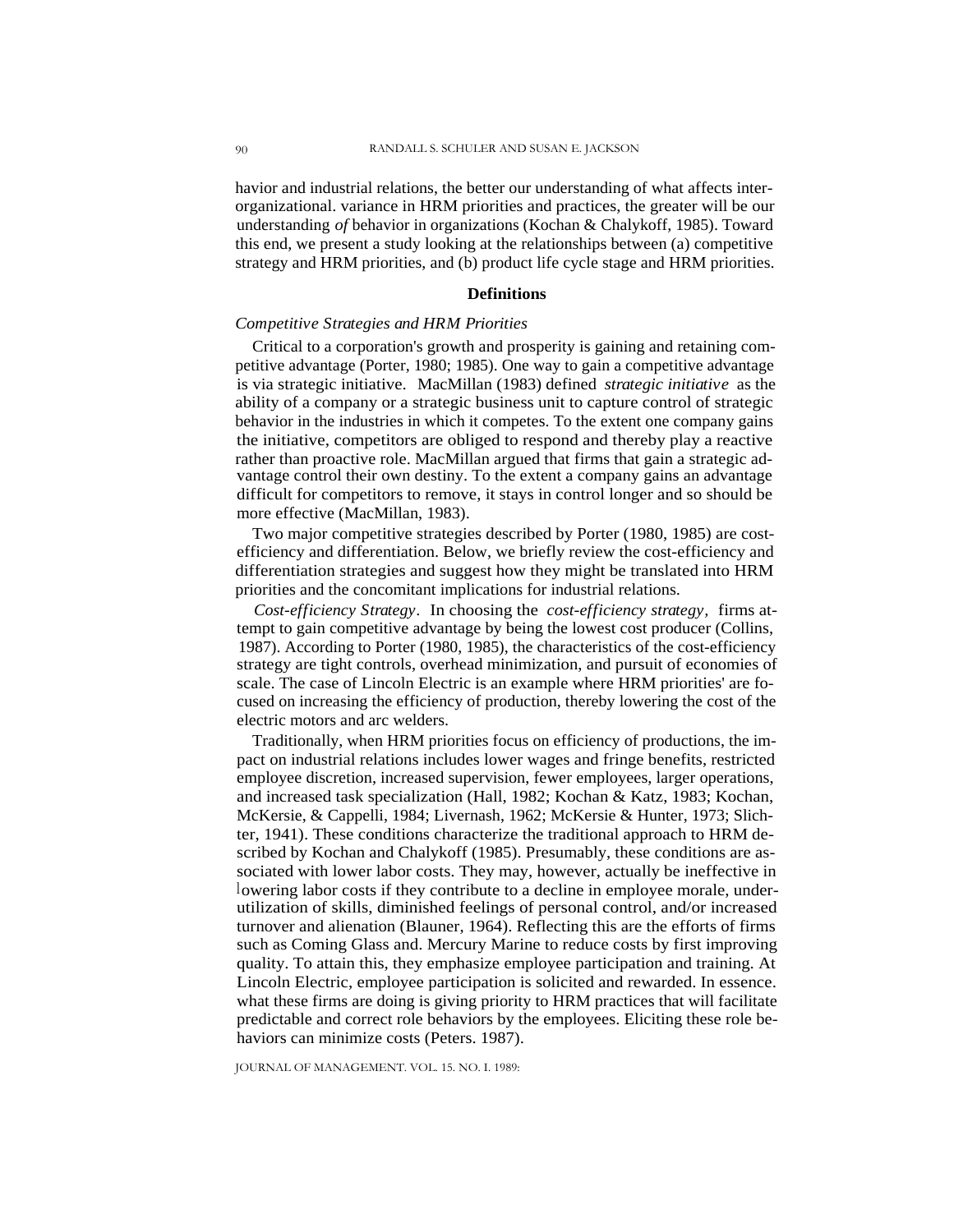. *Differentiation Strategy.* Whereas the cost-efficiency strategy is used to improve the efficiency of production and thus to lower the cost of the product, the *differentiation strategy* is used to differentiate the product or the company from its competitors (Collins, 1987; Davis & Dess, 1985; Miller, 1986; Porter, 1985; Schuler & MacMillan, 1984). For example, although it may not make them more efficient, baseball teams such as the Los Angeles Dodgers and the Baltimore Orioles have traditionally used their farm systems and internal promotion policies to help differentiate them from their competitors in the eyes of their supply sources-young talented baseball players.

Because the imperative in a differentiation strategy is to be the most unique producer, conditions for creativity and innovation are created (Miller, 1986; Peters, 1984). HRM priorities then focus on facilitating innovation. The impact here on industrial relations may include selecting highly skilled individuals, giving employees substantial discretion, using minimal formal controls, investing in human resources, providing sufficient resources for experimentation, allowing and even rewarding occasional failure, and appraising performance for its long-run implications (Drucker, 1985; Orkin, 1984; Schuler, 1986). These conditions characterize the innovative approach to HRM described by Kochan and Chalykoff (1985). Potential consequences for the individual of an **HRM** priority for innovation include enhanced personal control and morale and greater loyalty to self and profession rather than to the employing organization (Drucker, 1985). Nonetheless, benefits may accrue to the firm as well as the employee as evidenced by the success of innovative firms such as Hewlett-Packard, the Raytheon Corporation, 3M, Johnson and Johnson, and PepsiCo (Peters, 1984).

# *Product Life Cycle Stages and HRM Priorities*

As with competitive strategies, the life stages of an organization's product have been characterized as potentially important determinants of its HRM priorities (Fombrun, Tichy, & Devanna, 1984; Hax, 1985; Kochan & Barrocci, 1985; Miller & Camp, 1985). The product life cycle stages having the greatest potential impact appear to be the growth stage and the maturity stage (Piore & Sabel, 1984). Consequently, we chose to focus on these two stages.

*Growth Stage.* According to Galbraith (1983), Kochan and Barrocci (1985), Kochan et al. (1984), and Milkovich, Dyer. and Mahoney (1983), attracting highly skilled individuals becomes a high priority in the growth stage. This is largely due to the presence of a tight labor market and to product and market uncertainty. Product improvements and modifications are being made and new competitors are entering at a rapid pace. Consequently, firms in the early stages of growth need ideas and suggestions to transform into marketable products the ideas of the founder or the basic technological breakthrough that gave rise to the new business. To generate these ideas, firms in the growth stage encourage employee participation in decision making, quality circles, employee involvement groups and participation teams (Kochan & Chalykoff, 1985). The management of conflict and provision of due process mechanisms are handled through employer-provided grievance procedures, including meetings with managers and ombudsperson services (Balfour, 1984). Human resource planning is given a high priority because the firm is so dependent upon having the right employees at

JOURNAL OF MANAGEMENT VOL. 15. NO. 1. 1989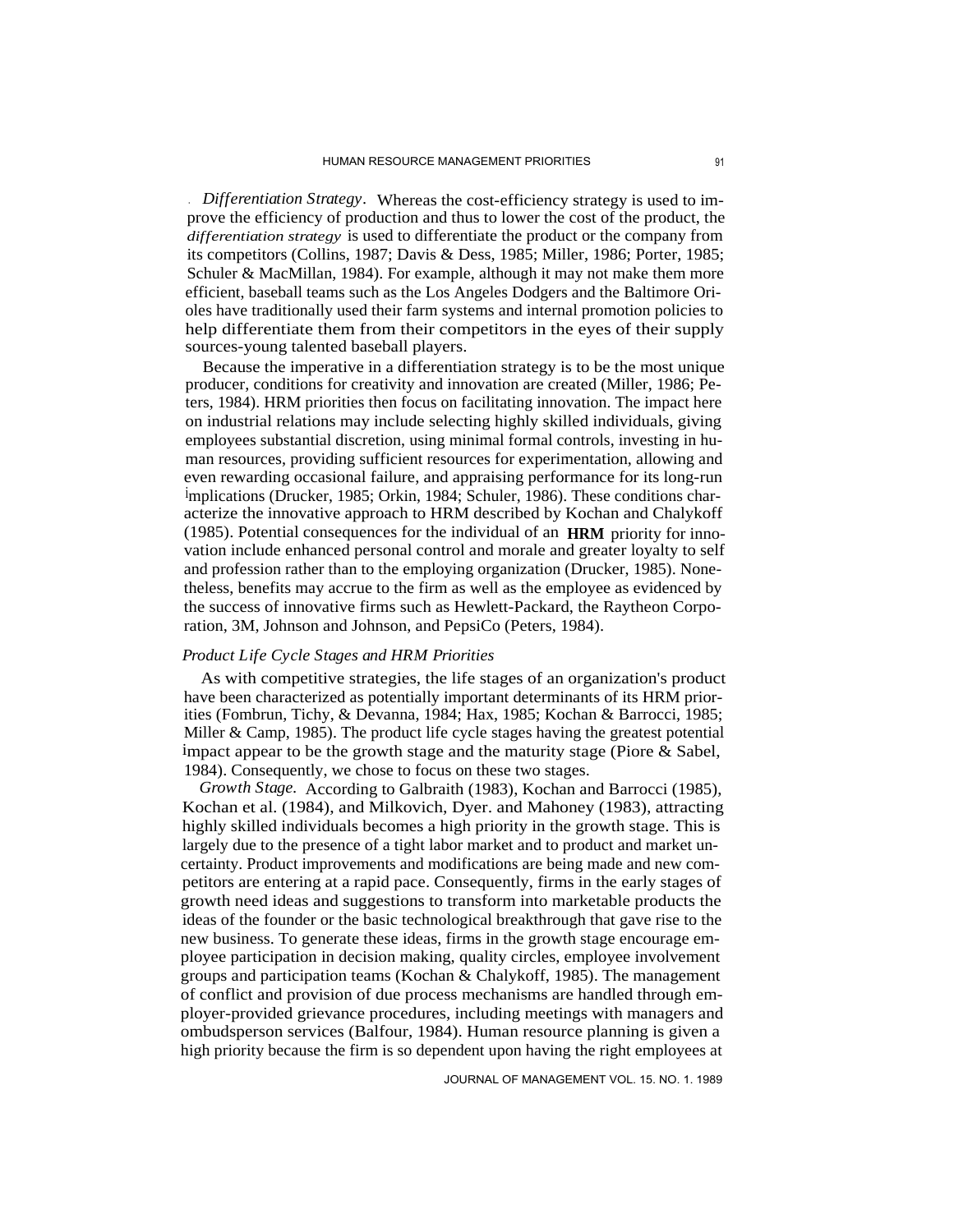the right place. Part-time workers and subcontractors may be used to provide job security for full-time workers in case of economic downturns.

*Maturity Stage.* As the products of firms move into the maturity stage, attract<sup>i</sup> ng highly skilled individuals is no longer as high a priority. Firms in the mature stage have an extensive internal labor market and extensive training and development programs. Firms in this stage may pay high wages to retain skilled talent. Economic downturns are handled by employee layoffs. Conflict resolutions and due process under collective bargaining are the grievance procedures with third party arbitration (Kochan & Chalykoff, 1985). The environment (customer demand and competitors) becomes more stable and predictable (but as competitive) in comparison with the growth stage. Employee participation may be solicited here, not to design or develop new products for new markets, but rather to improve quality or reduce costs. This participation is facilitated by more reliable and prescribed behavior; therefore emphasis is placed on human resource improvement. Because the environment is a bit more predictable, the emphasis on planning may diminish.

## **Hypotheses**

What the preceding discussion suggests is that HRM priorities differ at different stages in the product life cycle and that different HRM priorities are associated with different competitive strategies. On the basis of this discussion, we formulated and tested two major hypotheses. The first hypothesis focuses on the relationship between life cycle stage and human resource management priorities. The second hypothesis focuses on the relationship between competitive strategy and human resource management priorities.

> *Hypothesis 1.* HRM priorities *will* differ for firms in different stages of the product life cycle. Specifically, firms with products in the growth stage are hypothesized to place higher priority on human resource management innovation and planning, in comparison to firms with products in the mature stage.

In the growth stage of firms, new products and services are potentially effective ways by which to create and capture larger market share. Marketing and manufacturing processes and procedures are not entirely solidified, leaving room for changes and improvements in the products or services being offered. Consequently, it is advantageous for a firm in the growth stage to facilitate new product and new service development. Giving priority to innovative human resource management aids in this thrust. Because firms in the mature stage are not stimulating new product and new service development, giving priority to innovative human resource management is unnecessary.

Firms in the growth stage should also give higher priority to human resource planning (Miles & Snow, 1978). Firms here tend to find themselves in more uncertain market conditions. Competition may introduce new products or services. making a response mandatory by other firms in the industry. Being able to plan for the deployment of human resources in new areas and to plan for workforce flexibility and adaptability are thus really critical in the growth stage firms. Or-

JOURNAL OF MANAGEMENT. VOL. 15. NO. I. 1989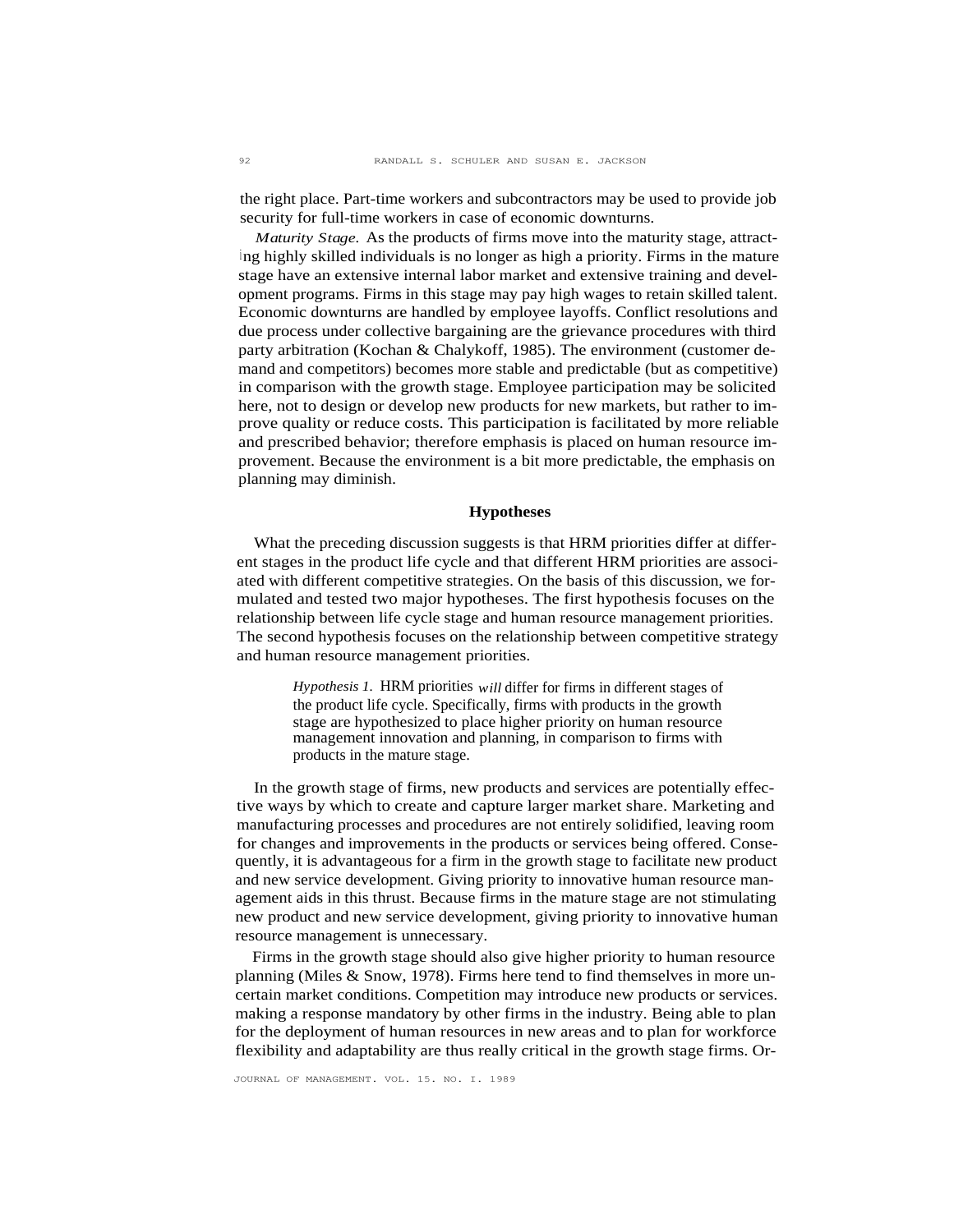ganizations with growth products find themselves needing to anticipate future uncertain market conditions. Consequently, they should place a higher priority on human resource planning (Miles & Snow, 1978).

*Hypothesis 2.* HRM priorities *will* differ for firms with different competitive strategies. Specifically, firms pursuing a differentiation strategy are hypothesized to place a higher priority on human resource management innovation than firms pursuing a cost-efficiency strategy.

As described by Porter (1985), Miller (1986) and Collins (1987), differentiation implies creating and developing new products or services that will set a firm apart from others in the industry. Thus to facilitate a differentiation strategy, firms need to foster innovation (Drucker, 1985; Schuler, 1986). In contrast, firms pursuing a cost-efficiency strategy will continue to offer the same products or services as others in the industry. Reducing costs, becoming more cost-efficient, and thus being able to lower prices are the ways a firm sets itself apart from the competition (Miller, 1986).

Regardless of the type of strategy, as firms begin strategizing, they begin to emphasize planning. Thus, firms with either strategy are likely to place a high priority on human resource planning. Similarly, as firms begin to strategize, they begin to focus and seek ways to become more effective and to get the most from employees, both in terms of quantity and quality. Although the specific issues will vary depending upon the type of strategy, all firms with clear strategies are likely to give priority to human resource improvement.

### **Method**

### *Sample*

Data to test the hypotheses were gathered by means of a survey questionnaire completed by 300 human resource managers in organizations (response rate = 22%). In cases where the organization had several relatively independent divisions (50%), the survey questions were answered for only one of the divisions. Thus, the data gathered describe single business units. The human resource managers who responded were the highest ranking human resource person in the business unit or division.

Represented in our sample are many types of firms, including manufacturers of consumer products (21%), manufacturers of industrial/commercial products (34%), services providers (32%), and retail and wholesale distributors (13%). The primary markets served by these firms ranged in scope from regional (31%), to national (49%) and international (20%). The founding dates of these firms ranged from 1776 to 1985 (median = 1950:  $SD = 13.5$  yr.). The number of fulltime employees in the business units studied ranged from 5 to 40.000 (median  $=$ 415;  $SD = 4429.6$ . Finally. 60% of the firms had no union representation. Among the 40% of firms with some union presence. there was great variation in both number of unions represented (I to 56) and number of employees who were union members (2 to 20.000).

JOURNAL OF MANAGEMENT. VOL. 15. NO. 1. 1989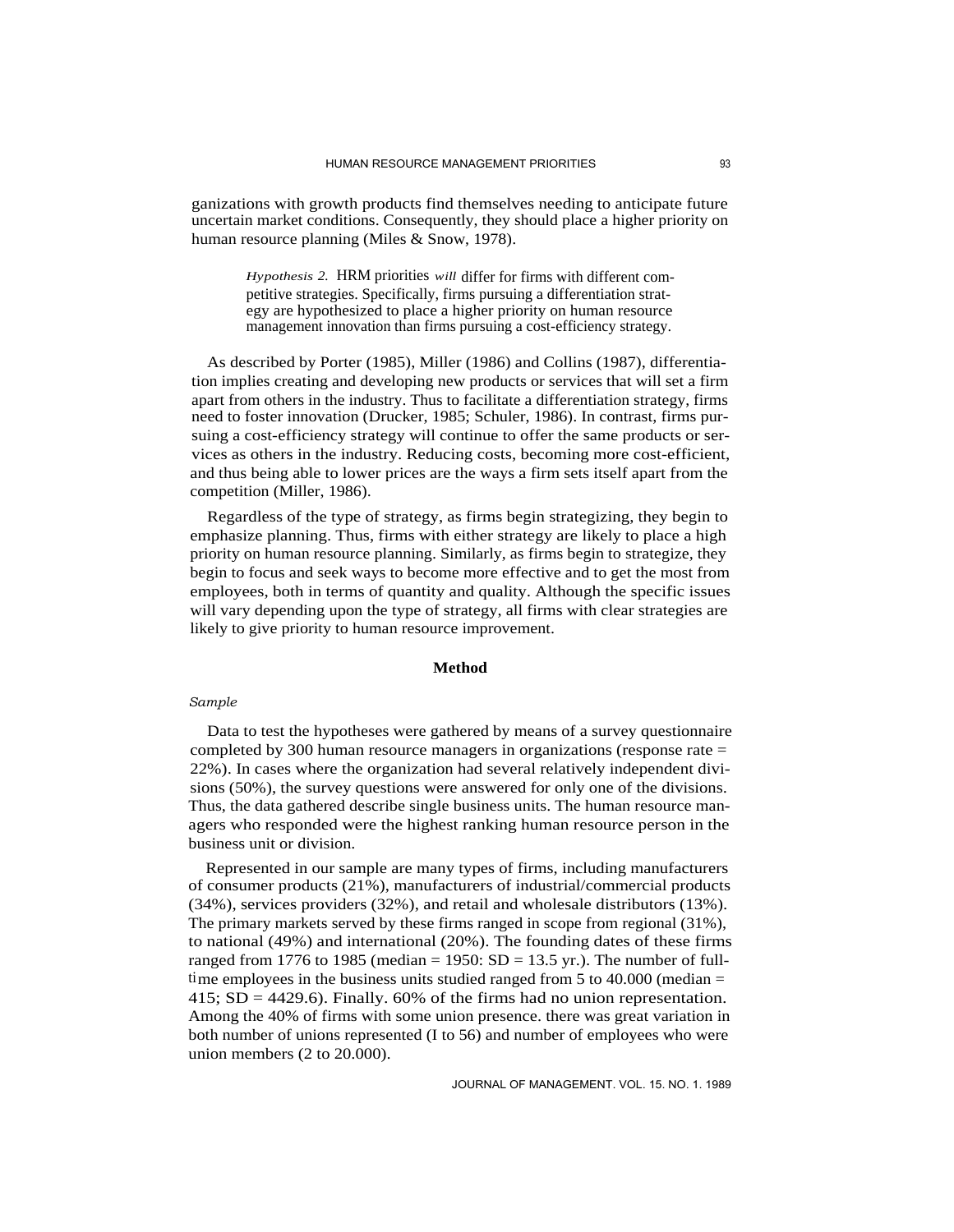#### *Measures*

Respondents completed an extensive questionnaire that included questions about the basic characteristics of the firms (industry, market, age, size, structure, unionization) and items designed to assess (a) life cycle stage, (b) competitive strategy being pursued and (c) human resource management priorities.

*Life Cycle Stage.* Business units were classified into life cycle stages based upon responses to the question, "Indicate the percentage of ... sales that come from products at each of the following stages of the product life cycles." Four stages were defined (introduction, growth, maturity, decline). Business units were classified as being in the growth stage if they were above the median (18%) for percent sales from products in the growth stage *and* below the median (60%) for percent sales from products in the mature stage. Conversely, business units were classified as mature if they were below the median for percent sales from growth products *and* above the median for percent sales from mature products. This results in our having 69 growth firms and 179 mature firms.

*Competitive Strategy.* Competitive strategy was measured using items developed by Dess and Davis (1984) based upon Porter (1980, 1985). The importance of 21 competitive methods was rated using a scale of *not used (1) to major importance* (4). Factor analysis revealed seven factors (principal components analysis; orthogonal rotation). Two factors emerged that reflect the strategies of costefficiency and differentiation. The first factor explained 17.3% of the variance. A scale named *cost-efficiency* was created by summing across four items that defined this factor (Cronbach's alpha = .67). The second factor explained 12.2% of the variance. A scale named *differentiation* was created by summing across five items defining this second factor (Cronbach's alpha = .72). The cost-efficiency items were as follows: (a) maximizing operating efficiency; (b) maintaining high product quality control; (c) having stable procurement of raw materials; (d) innovating in manufacturing processes. The differentiation items were: (a) having strong brand identification; (b) using innovative marketing; (c) controlling distribution channels; (d) advertising effectively; (e) forecasting market growth.

*Human resource management priorities.* Human resource management priorities were measured using scales developed by the authors for this study. Based upon an extensive review of the HRM literature; 22 items were written to describe a variety of HRM concerns. Respondents rated the importance of each concern to their business unit using a scale of *not at all (1)* to *extremely (4).* Factor analysis (principal component: oblique rotation) of the 22 items yielded four interpretable factors, three of which corresponded to the HRM priorities hypothesized to vary with product life cycle stages and competitive strategies. *A human resource improvement* factor explained 9.1% of the variance (eigenvalue = 4.3) and had an internal reliability of .74. The defining items included: (a) being able to attract people to work for the firm/division; (b) motivating current employees to develop and assume greater responsibilities: (c) responding to current employees' work needs so we are able to retain them. (d) implementing a policy of promotion from within; (e) having objective data available to use in making employment decisions. *A human resource planning* factor explained 6.3% of the variance (eigenvalue  $= 3.2$ ) and had an internal reliability of .75. The defining

JOURNAL OF MANAGEMENT VOL. 15. NO. I. 1984

94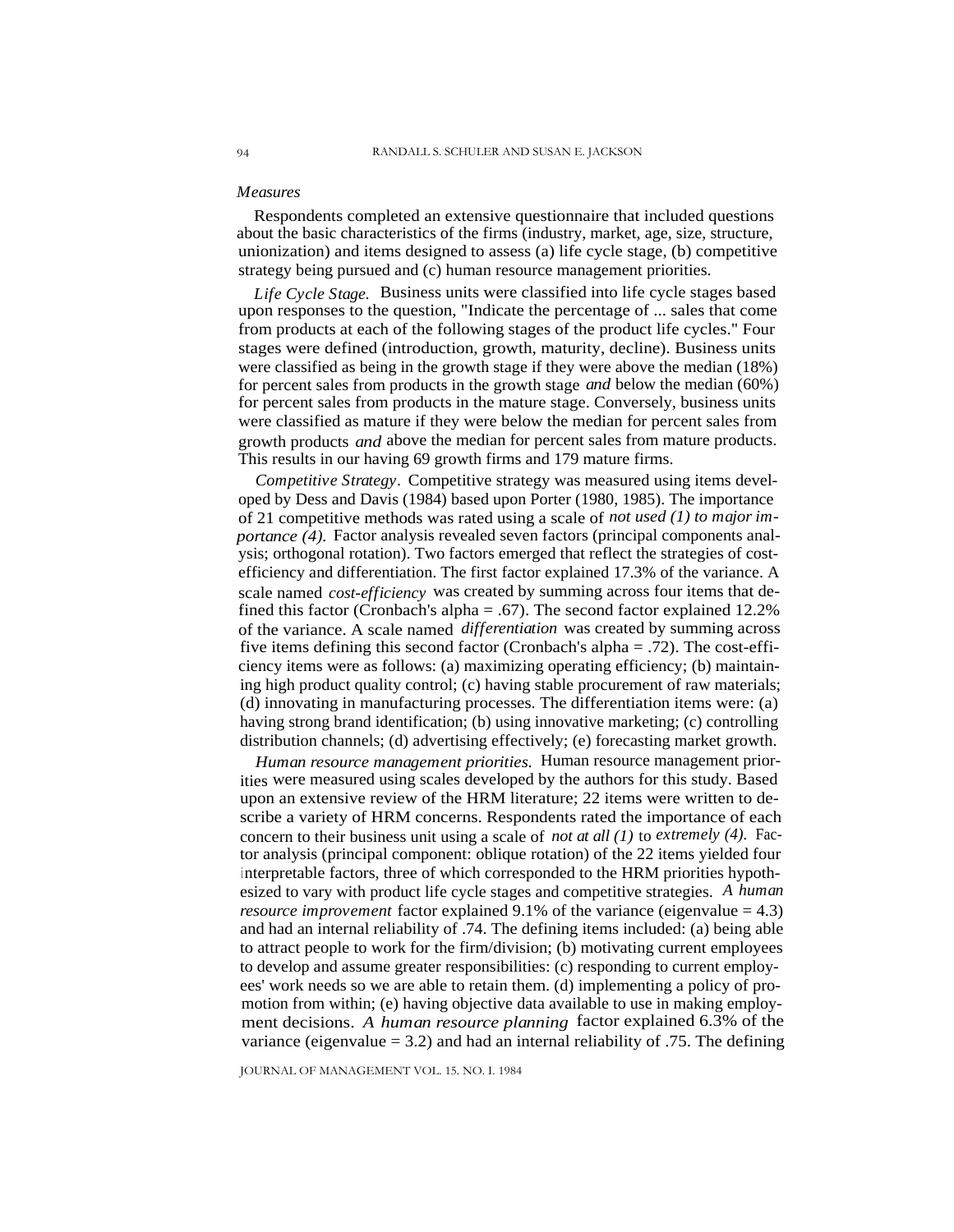items included: (a) anticipating the HRM needs of the firm/division 2 years in the future; (b) being able to document the effects of HRM practices in dollars on the bottom line; (c) anticipating the HRM needs of the firm/division 5 years in the future. Finally, *a human resource innovation* factor explained 5.5% of the variance (eigenvalue  $= 2.7$ ) and had an internal reliability of .67. The items included: (a) being able to attract people to work for the firm/division; (b) being an industry innovator in the use of HRM practices; (c) keeping abreast of competitors' uses of HRM practices.

In creating these measures of HRM priorities, we decided not to drop items loading heavily (.40 or higher) on two factors because there is no theoretical reason to assume the HRM priorities of interest are independent of each other (see Ford, MacCallum, & Tait, 1986). The average correlation among these factors was .17, suggesting minor overlap in priorities.

## **Results**

As described by our hypothesis, several scholars have recently suggested that HRM priorities vary systematically as a function of product life cycle stage and/ or the competitive strategic thrust of the organization. Discriminant analyses were conducted to test whether the data supported these assertions. Results for the first hypothesis are shown in Table 1. The product life cycle of a business was significantly related to HRM priorities (Wilks' Lambda = .96,  $XZ = 6.2$ , p < .05). Specifically, human resource innovation was given higher priority in growth companies than in mature companies  $(M = 8.1 \text{ vs. } \overline{M} = 7.4)$ . Also, firms in the growth stage placed higher priority on human resource planning than firms in the mature stage  $/M = 7.4$  vs.  $M = 6.7$ ). There were no significant differences between firms regarding the priority given human resource improvement. The canonical correlation for this analysis indicates that the percent of variance between HRM priorities that can be explained by product life cycle is modest  $(R = .19)$ .

Results for the second hypothesis are reported in Table 2. HRM priorities were significantly associated with business strategy (Wilks' Lambda = .88,  $Xz =$ 12.1,  $p < .01$ ). As predicted, human resource innovation was given significantly higher priority for firms pursuing a differentiation  $(M = 8.5)$  strategy rather than a cost-efficiency strategy  $(M = 7.2)$ . There were no significant differences regarding the priorities given to human resource planning. Contrary to our predic-

| ۰, |  |
|----|--|

HRM Priorities for Businesses in the Growth and Mature Product Life Cycle Stages

|                        | Group Means     |                 |                      | Discnminant             |
|------------------------|-----------------|-----------------|----------------------|-------------------------|
| <b>HRM</b><br>Priority | Growth<br>Stage | Mature<br>Stage | Univanate<br>F-ratio | Function<br>Coefficient |
| Improving              | 15.3            | 5.1             | .3                   | $-.4$                   |
| Planning               | 7.4             | 6.7             | $4.1*$               | . 6                     |
| Innovating             | 8.1             | 7.4             | $4.2*$               | .8                      |

 $p$  <.05

JOURNAL OF MANAGEMENT VOL. 15. NO. 1. 1989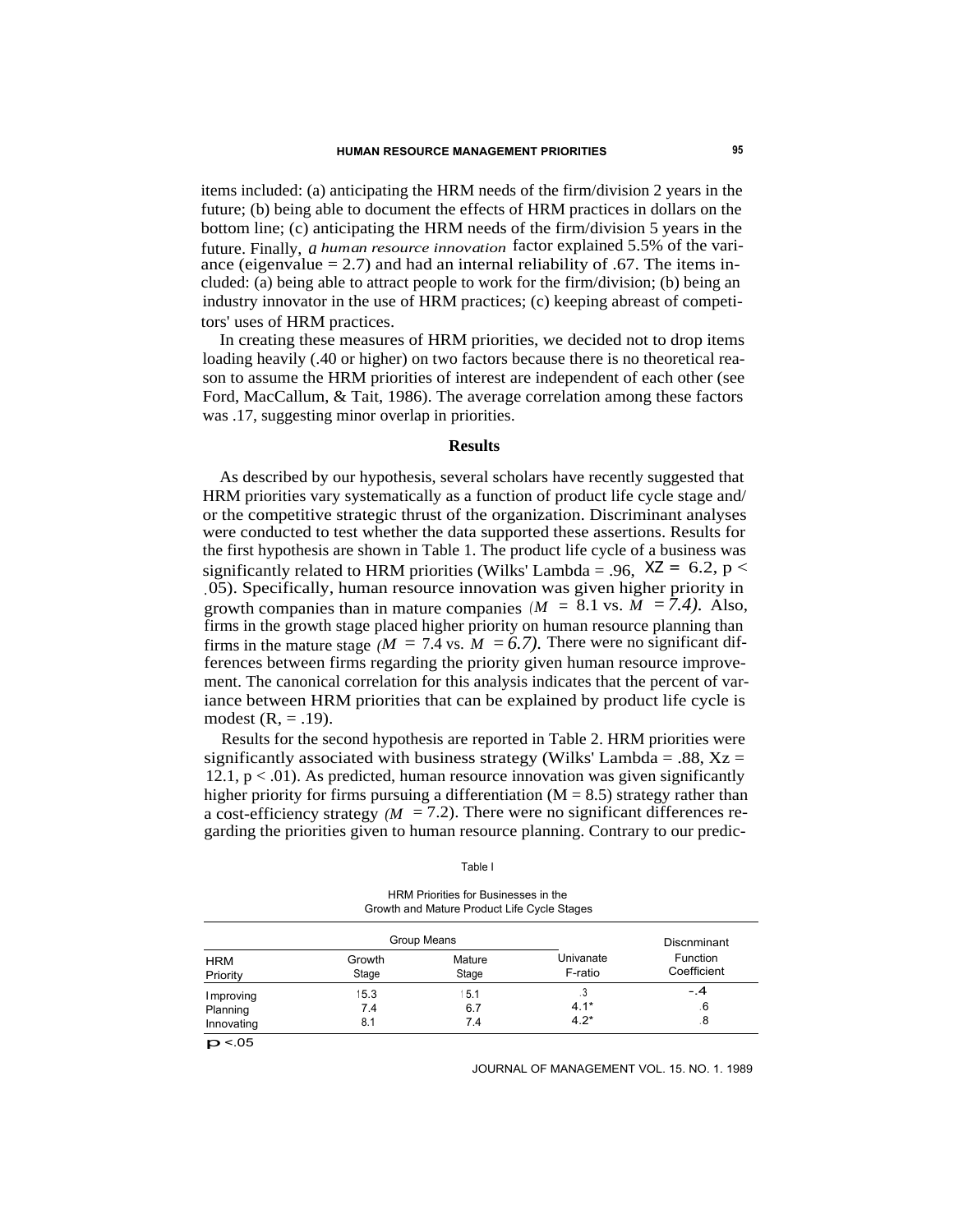tions, there was a significant difference in the priority given to human resource management improvement. Firms pursuing a differentiation strategy indicated a higher priority for human resource improvement than did those firms pursuing a cost-efficiency strategy  $/M = 15.6$  vs.  $M = 14.3$ ). The canonical correlation for this analysis indicates that the association between strategies and HRM priorities was moderately strong  $(R = .33)$ .

#### **Discussion and Conclusion**

This study provides support for and offers an extension of the strategic choice framework for industrial relations articulated by Kochan et al. (1984). A significant implication for industrial relations is that conditions of employment, the treatment of employees, and characteristics of the internal labor market may be different for firms that are pursuing different competitive strategies or have products in different life cycle stages.

The past few years have witnessed a rapid proliferation of alternative human resource management priorities and practices (Kochan & Cappelli, 1983; Beer & Spector, 1984). In part, this has resulted from attempts by firms to try anything to make their employees more productive and from the recognition that different practices are needed in different types of businesses (Dyer, 1984; Miles & Snow, 1984a). As stated by Reginald H. Jones, former chairman and CEO of General Electric Company: .

> When we classified ... (our) ... businesses, and when we realized that they were going to have quite different missions, we also realized we had to have quite different people running them (Fombrun, 1982, p. 46).

Consequently, firms have started to select HRM practices on the basis of what they need from employees (Miles & Snow, 1984b), particularly as they are related to various product life cycle stages (Kochan & Chalykoff, 1985). In doing so, firms are significantly altering the conditions of employment.

As firms begin to think in terms of competitive advantage, and about using HRM practices to gain a competitive advantage, employees will face ever-changing employment relationships. A significant implication that follows is that employees of a single firm will be exposed to different sets of HRM practices during the course of employment. Consequently, workers will be asked to exhibit differ-

Table 2

HRM Priorities for Businesses Pursuing Differentiation and Cost-Efficiency Strategies

| Group Means       |                  |                       | Discriminant            |
|-------------------|------------------|-----------------------|-------------------------|
| Diff.<br>Strategy | Cost<br>Strategy | Univariate<br>F-ratio | Function<br>Coefficient |
| 5.6               | 4.3              | $8.9**$               |                         |
| 7.4               | 6.8              | 2.1                   |                         |
| 8.5               | 7.2              | 10.9"                 |                         |
|                   |                  |                       |                         |

\*\*p  $< .01$ 

JOURNAL OF MANAGEMENT. VOL. 15. NO. l. 1989